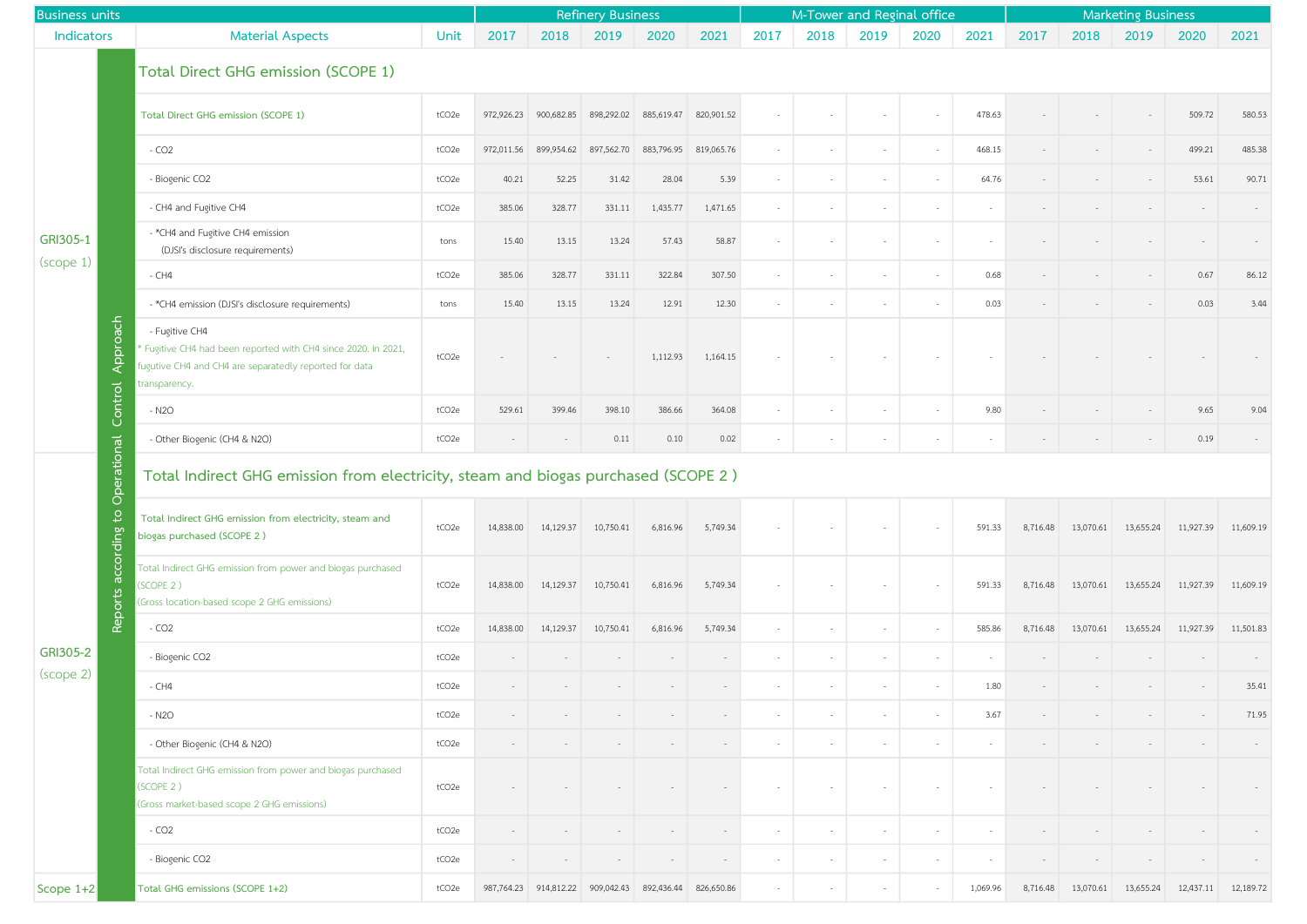## Total Direct GHG emission (SCOPE 1)

GRI305-1 (scope 1)

|      | Total Direct GHG emission (SCOPE 1)                                                                                                                         | tCO <sub>2e</sub> | 972,926.23 | 900,682.85 |            | 898,291.91 885,619.37 | 820,901.50 |  |  |  |  | 478.63 |          |          |          | 312.51   | 327.85   |
|------|-------------------------------------------------------------------------------------------------------------------------------------------------------------|-------------------|------------|------------|------------|-----------------------|------------|--|--|--|--|--------|----------|----------|----------|----------|----------|
|      | $-CO2$                                                                                                                                                      | tCO <sub>2e</sub> | 972,011.56 | 899,954.62 | 897,562.70 | 883,796.95            | 819,065.76 |  |  |  |  | 468.15 |          |          |          | 305.74   | 280.09   |
|      | - Biogenic CO2                                                                                                                                              | tCO <sub>2e</sub> | 40.21      | 52.25      | 31.42      | 28.04                 | 5.39       |  |  |  |  | 64.76  |          |          |          | 36.83    | 60.12    |
|      | - CH4 and Fugitive CH4                                                                                                                                      | tCO <sub>2e</sub> | 385.06     | 328.77     | 331.11     | 1,435.77              | 1,471.65   |  |  |  |  |        |          |          |          |          |          |
|      | - *CH4 and Fugitive CH4 emission<br>(DJSI's disclosure requirements)                                                                                        | tons              | 15.40      | 13.15      | 13.24      | 57.43                 | 58.87      |  |  |  |  |        |          |          |          |          |          |
|      | $-CH4$                                                                                                                                                      | tCO <sub>2e</sub> | 385.06     | 328.77     | 331.11     | 322.84                | 307.50     |  |  |  |  | 0.68   |          |          |          | 0.41     | 42.27    |
|      | - *CH4 emission (DJSI's disclosure requirements)                                                                                                            | tons              | 15.40      | 13.15      | 13.24      | 12.91                 | 12.30      |  |  |  |  | 0.03   |          |          |          | 0.02     | 1.69     |
|      | - Fugitive CH4<br>* Fugitive CH4 had been reported with CH4 since 2020. In 2021,<br>fugutive CH4 and CH4 are separatedly reported for data<br>transparency. | tCO <sub>2e</sub> |            |            |            | 1,112.93              | 1,164.15   |  |  |  |  |        |          |          |          |          |          |
| Shai | $- N2O$                                                                                                                                                     | tCO <sub>2e</sub> | 529.61     | 399.46     | 398.10     | 386.66                | 364.08     |  |  |  |  | 9.80   |          |          |          | 6.23     | 5.49     |
| Б    | - Other Biogenic (CH4 & N2O)                                                                                                                                | tCO <sub>2e</sub> |            |            | 0.11       | 0.10                  | 0.02       |  |  |  |  |        |          |          |          | 0.13     |          |
|      | Total Indirect GHG emission from electricity, steam and biogas purchased (SCOPE 2)                                                                          |                   |            |            |            |                       |            |  |  |  |  |        |          |          |          |          |          |
|      | Total Indirect GHG emission from electricity, steam and<br>biogas purchased (SCOPE 2)                                                                       | tCO <sub>2e</sub> | 14,838.00  | 14,129.37  | 10,750.41  | 6,816.96              | 5,749.34   |  |  |  |  | 591.33 | 4,271.07 | 8,802.72 | 9,141.05 | 7,701.59 | 7,044.31 |
|      | Total Indirect GHG emission from power and biogas purchased                                                                                                 | tCO <sub>2e</sub> | 14,838.00  | 14,129.37  | 10,750.41  | 6,816.96              | 5,749.34   |  |  |  |  | 591.33 | 4,271.07 | 8,802.72 | 9,141.05 | 7,701.59 | 7,044.31 |

## Total Indirect GHG emission from electricity, steam and biogas purchased (SCOPE 2 )

|                                                                       | Total GHG emissions (SCOPE 1+2)                                                                                       | tCO <sub>2e</sub> | 987,764.23 | 914,812.22 |           | 909,042.32 892,436.34 | 826,650.84 |  | $\sim$ | 1,069.96 | 4,271.07 | 8,802.72 | 9,141.05 | 8,014.10 | 7,372.16 |
|-----------------------------------------------------------------------|-----------------------------------------------------------------------------------------------------------------------|-------------------|------------|------------|-----------|-----------------------|------------|--|--------|----------|----------|----------|----------|----------|----------|
| Scope $1+2$                                                           |                                                                                                                       |                   |            |            |           |                       |            |  |        |          |          |          |          |          |          |
|                                                                       | - Biogenic CO2                                                                                                        | tCO2e             |            |            |           |                       |            |  |        |          |          |          |          |          |          |
| $\overline{\circ}$<br>-9<br>ത<br>orts<br>Rep<br>GRI305-2<br>(scope 2) | $-CO2$                                                                                                                | tCO <sub>2e</sub> |            |            |           |                       |            |  |        |          |          |          |          |          |          |
|                                                                       | Total Indirect GHG emission from power and biogas purchased<br>(SCOPE 2) (Gross market-based scope 2 GHG emissions)   | tCO <sub>2e</sub> |            |            |           |                       |            |  |        |          |          |          |          |          |          |
|                                                                       | - Other Biogenic (CH4 & N2O)                                                                                          | tCO2e             |            |            |           |                       |            |  |        |          |          |          |          |          |          |
|                                                                       | $- N2O$                                                                                                               | tCO <sub>2e</sub> |            |            |           |                       |            |  |        | 3.67     |          |          |          |          | 43.66    |
|                                                                       | $-CH4$                                                                                                                | tCO <sub>2e</sub> |            |            |           |                       |            |  | $\sim$ | 1.80     |          |          |          |          | 21.48    |
|                                                                       | - Biogenic CO2                                                                                                        | tCO <sub>2e</sub> |            |            |           |                       |            |  |        |          |          |          |          |          |          |
|                                                                       | $-CO2$                                                                                                                | tCO2e             | 14,838.00  | 14,129.37  | 10,750.41 | 6,816.96              | 5,749.34   |  |        | 585.86   | 4,271.07 | 8,802.72 | 9,141.05 | 7,701.59 | 6,979.16 |
|                                                                       | Total Indirect GHG emission from power and biogas purchased<br>(SCOPE 2) (Gross location-based scope 2 GHG emissions) | tCO <sub>2e</sub> | 14,838.00  | 14,129.37  | 10,750.41 | 6,816.96              | 5,749.34   |  |        | 591.33   | 4,271.07 | 8,802.72 | 9,141.05 | 7,701.59 | 7,044.31 |
|                                                                       | Total Indirect GHG emission from electricity, steam and<br>biogas purchased (SCOPE 2)                                 | tCO <sub>2e</sub> | 14,838.00  | 14,129.37  | 10,750.41 | 6,816.96              | 5,749.34   |  | $\sim$ | 591.33   | 4,271.07 | 8,802.72 | 9,141.05 | 7,701.59 | 7,044.31 |